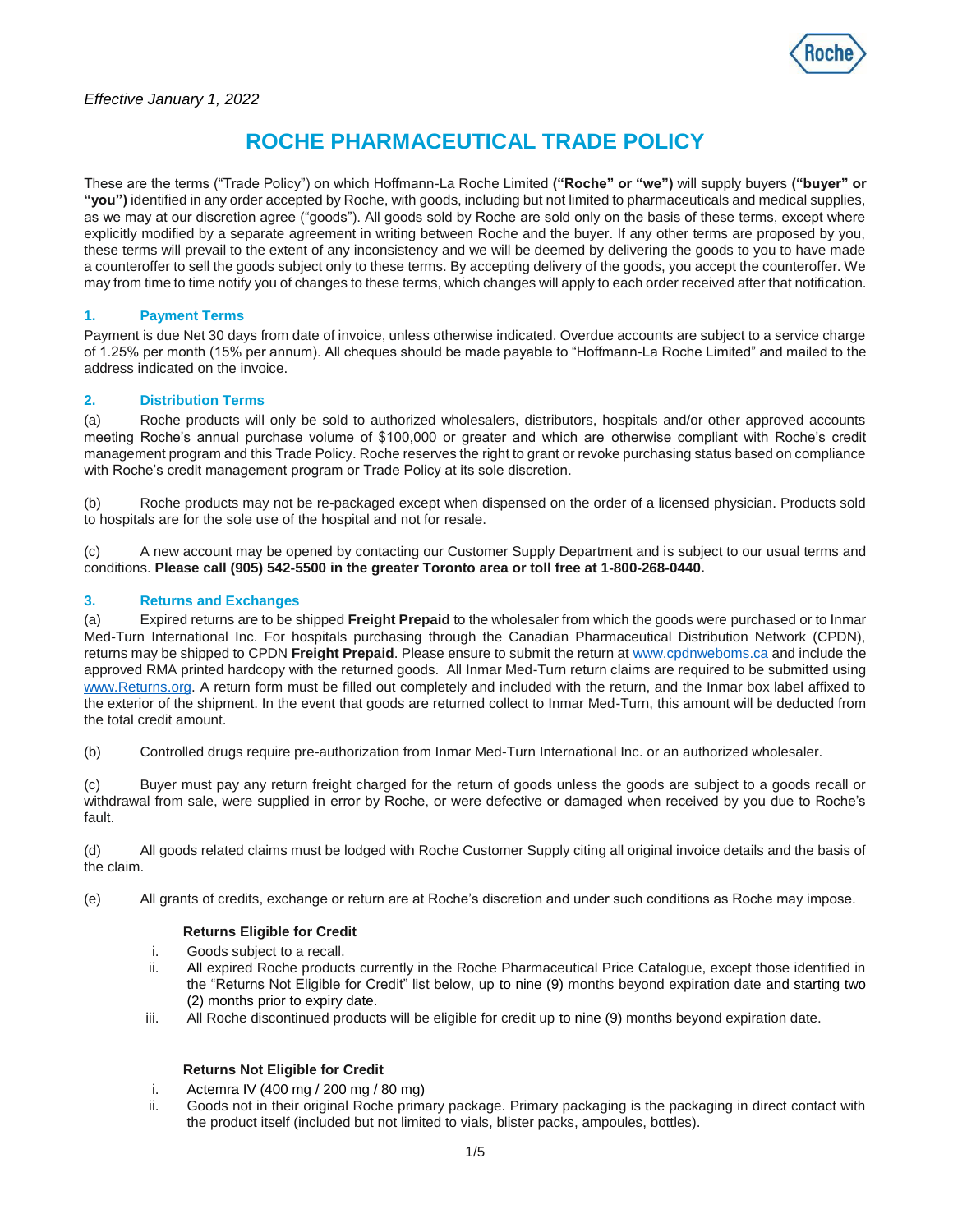

- iii. Incomplete goods (including combination therapy packages missing one or more components).
- iv. Goods which are unsaleable for reasons beyond our control such as improper storage, tampering, breakage, defacement or damage by fire, smoke or water.
- v. Products acquired as a result of fire or bankruptcy sales (distress sale).
- vi. Non-expired products.

Sample packs or Clinical Evaluation Packs.

- vii. Goods currently involved in an unresolved buyer claim or complaint.
- viii. Goods in excess of nine (9) months from expiry, and more than two (2) months prior to expiry.
- ix. Discontinued products in excess of nine (9) months from expiry.
- x. Goods sold under contract or special offer with a "no return" clause.
- xi. Goods returned by anyone except the buyer.

Goods deemed ineligible for credit cannot be returned to the buyer and will be destroyed.

If further clarification is required, please contact Roche Customer Supply.

#### **Credit Policy on Returned Goods**

All eligible returned goods will be reimbursed according to the following credit structure:

- i. Full bottles will be reimbursed at 90% of the original purchase price (less rebates or discounts).
- ii. Part bottles/packages must be at least ¼ full
	- 0 to 24% part bottle . . . . . . . . No Credit
		- 25 to 49% part bottle . . . . . . .25% of the eligible amount.
		- 50 to 74% part bottle . . . . . . .50% of the eligible amount.
		- 75 to 99% part bottle . . . . . . .75% of the eligible amount.
	- 100% bottle…………………...90% of the eligible amount.
- iii. For expired or discontinued items no longer in the price catalogue, a fair market value (as determined by Roche in its sole discretion) will be used within the parameters of section (Returned Items Eligible for Credit).
- iv. Credits will be issued through the buyer's preferred wholesaler.
- v. Goods previously purchased by buyer on tender, contract or special offer shall be subject to the terms of such tender, contract or special offer, or where such terms are silent, as deemed appropriate by Roche in its sole discretion.

### **4. Transportation, Ownership, and Risk**

(a) Unless otherwise agreed to by Roche in writing, all orders are shipped prepaid FOB destination point by Roche's choice of carrier. If a more expensive method of transportation is requested, the difference in cost will be charged to the buyer. Title and risk in the goods passes to you upon delivery of the goods to destination point.

(b) Shipping and handling costs on mistakes in order taking and filling on our part will be absorbed by Roche. Shipping and handling costs for mistakes in ordering by a buyer will be charged to the buyer.

(c) All merchandise is counted and rechecked by Roche prior to dispatch. Responsibility for safe carriage, however, rests with the carrier. Before accepting delivery and signing the POD to acknowledge the delivery, ensure the order number and address on the documentation provided by the driver matches the shipping label on the pallet or shipper. In addition, all cases, boxes or parcels should be thoroughly examined to ensure they are in good condition. If a shipment shows external signs of damage or if shortages is immediately evident, the buyer must have the transportation agent note the details on the pro-bill prior to accepting the merchandise. If any damage or shortage is noticed only upon opening, the buyer must notify both the transportation company and Roche (1-800-268-0440) within 24 hours regarding the claim. Written notification to Roche should be directed to the Customer Supply Department within fifteen (15) days of invoice date. A signed copy of the original pro-bill, which explicitly highlights shortages or damages, must accompany all claims for damage or shortage of goods. Kindly note that pro-bills with remarks such as "subject to inspection", "possible damage" or "possible shortage" cannot be accepted to support a claim.

## **5. General Obligations of Buyer**

Supply of goods under this Trade Policy is conditional upon your compliance with the following obligations: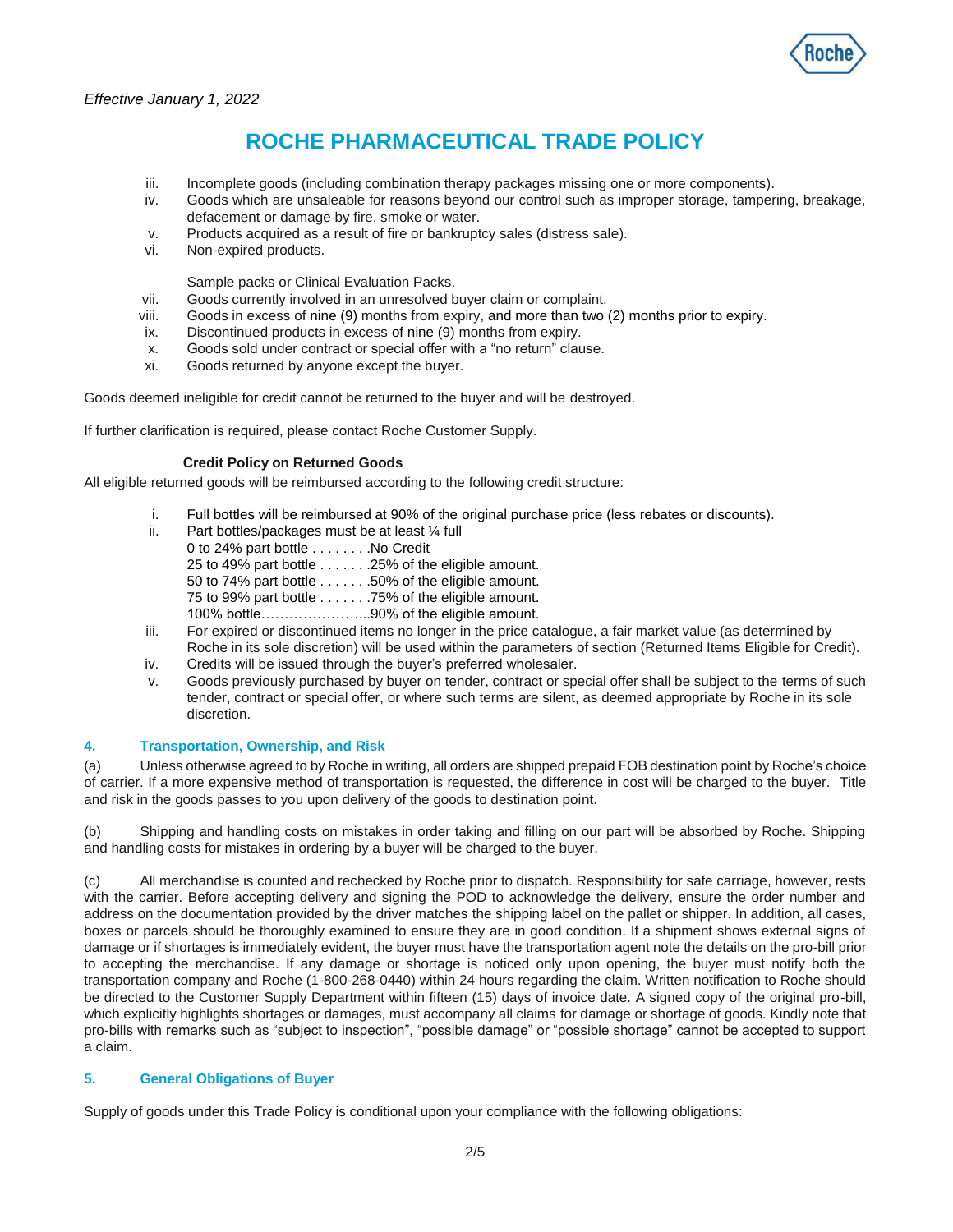

(a) You will at all times comply with all applicable laws and regulations, including in relation to therapeutic goods, drugs, poisons, controlled substances, dangerous goods, record-keeping, document retention, trade practices issues and fair trading issues in connection with the goods, their receipt, storage and their re-supply.

(b) You will at all times comply and assist Roche to comply with applicable professional or industry standards, including the Innovative Medicines Canada Code of Ethical Practices.

(c) You will not make statements and will not offer or promote the goods to the general public or to customers on resale except in accordance with this Trade Policy and applicable laws, regulations, codes and industry standards. This includes making statements about the medical appropriateness or otherwise of Roche goods for a particular customer or for a particular purpose.

(d) You undertake, as a precondition of the supply of goods, to maintain a current establishment license, practicing licence or other authorising certification required by the relevant provincial or federal body and to advise Roche immediately of any changes to this status. You further indemnify Roche with regard to any expense or liability resulting directly or indirectly from the failure to maintain a current authorising certification to receive and supply goods in any form whatsoever.

(e) You must (and will ensure that any person to whom you sell or transfer the goods does) hold all licences and authorisations and have established all workplace precautions and systems (including any required under dangerous goods legislation) to safely receive, store, use and supply the goods.

(f) You must acquaint yourself and comply with any instructions or recommendations which we give to you with respect to storage, handling, use, processing, re-supply and labelling of the goods and you must pass them on to any person to whom you sell or transfer the goods.

(g) You agree that promptly upon delivery you will place the goods into storage conditions adequate to preserve and protect them and which are appropriate given the nature of the goods, and you will ensure that the goods are maintained in those conditions until the time of re-supply.

(h) You will not create any encumbrance (including a bill of sale, mortgage, security interest, charge, lien, pledge or similar security arrangement) or adverse equity interest over or in the goods held by you, before ownership the goods passes to you in accordance with the Transportation, Title and Risk clause.

(i) You will comply with all applicable laws prohibiting bribery and the payment of money or anything of value to government officials, political parties or candidates for the purpose of corruptly obtaining or retaining business.

(j) You will advise Roche of any misuse or suspected misuse of any Roche product as soon as possible after it first comes to your attention.

(k) You will not take any action on Roche's behalf which would conflict with applicable anti-corruption laws.

# **6. Resale of Goods; Export Controls**

(a) Since we cannot assume responsibility for goods which are not packed or labelled under our supervision, we do not supply loose labels or containers bearing our name or the names of our products. When on-selling the goods, buyers must use the same unit packages as delivered by Roche. You will not repackage, rebrand or relabel the goods, unless directed to do so by Roche.

(b) All products sold by Roche are labelled and authorized **for sale in Canada only**. Therefore, buyers shall not directly or indirectly by any means or arrangement (i) export any product from Canada to any other jurisdiction, (ii) offer for resale, resell or consign or otherwise distribute any product for export from Canada to any other jurisdiction, or (iii) offer for resale, resell consign or otherwise distribute any product to any other person or entity ("further reseller") who buyer knows or suspects or reasonably should know or suspect will (a) export any product from Canada to any other jurisdiction, or (b) offer for resale, resell, consign or otherwise distribute to any person or entity who further reseller knows or suspects or reasonably should know or suspect will export any product from Canada to any other jurisdiction.

# **7. Auditing and Reporting**

(a) Roche reserves the right to audit sales records of any authorized buyer for verification and compliance with this Trade Policy. Buyer must cooperate with Roche or its authorized auditors.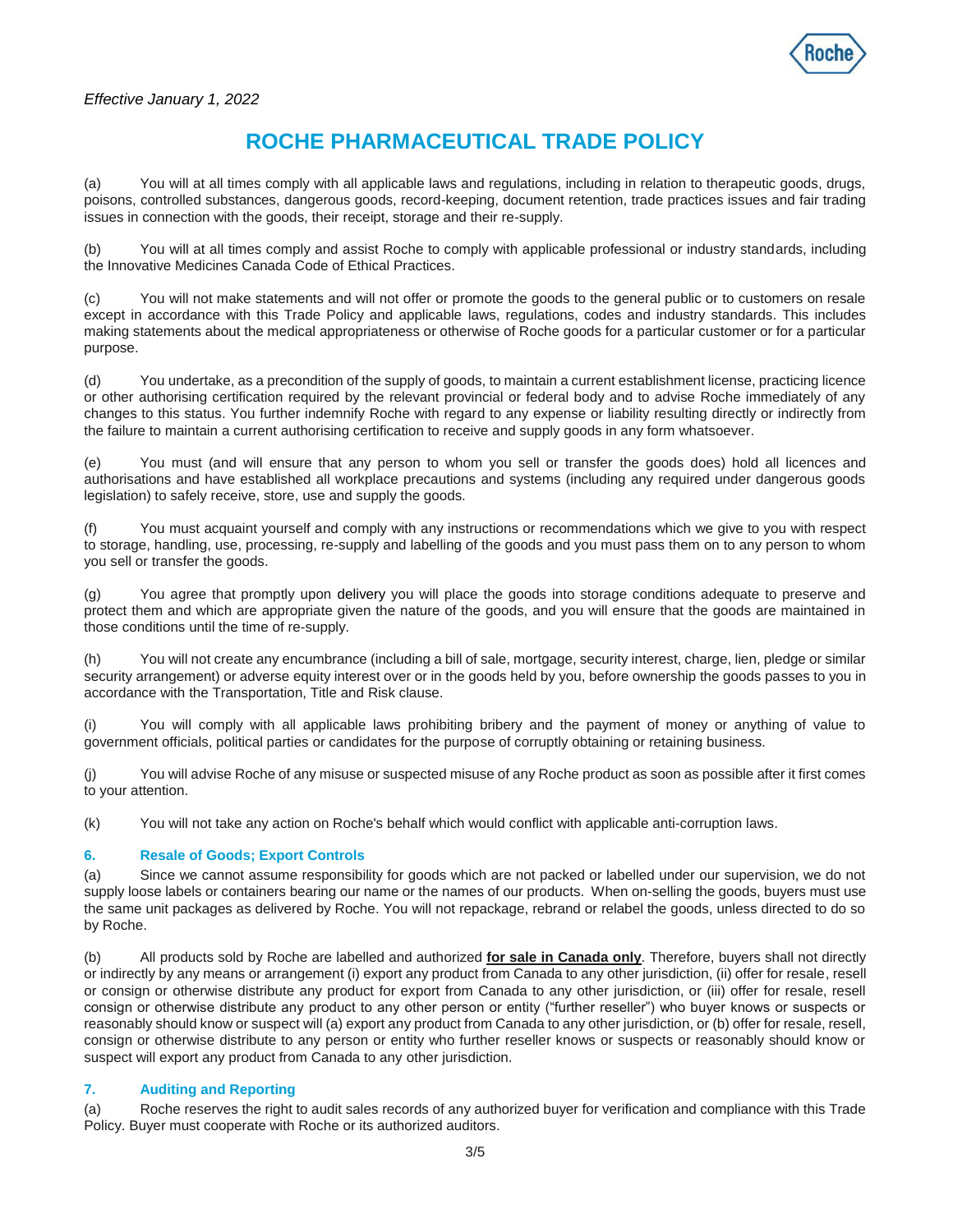

(b) If Roche deems that any buyer is not compliant with the Trade Policy, Roche reserves the right to revoke or restrict order status with said buyer.

(c) Authorized buyers must report all sales to a designated third party (currently IQVIA). Roche will advise on timing structure and content of sales reports. All sales information will be held in confidence and used only for Roche internal purposes.

## **8. No Representations or Warranties**

(a) Subject to paragraph 8(b) (below) and except as expressly provided to the contrary in this Trade Policy, all terms, conditions, warranties, undertakings, inducements or representation whether express or implied, statutory or otherwise, relating to the goods are excluded.

(b) Where any Act of Parliament implies a term in this Trade Policy and that Act prohibits provisions in a contract excluding or modifying the application, exercise or liability under that term, such term, shall be deemed to be included in this Trade Policy, provided that the liability of Roche for breach of the term, condition or warranty is limited to (at our option) the repair or replacement of the goods (or the cost of doing so).

(c) You acknowledge that neither Roche nor any person acting on Roche's behalf has made any representation or other inducement to you to enter this Trade Policy, and that you have not entered into this Trade Policy in reliance on any representations or inducements except for those representations or inducements contained herein. No representative of ours is authorised to make any representation or promise or enter into any agreement with respect to the goods or to waive any right under, alter or modify of any of this Trade Policy unless the representation, promise, agreement or waiver is in writing and signed by Roche.

## **9. Confidentiality**

(a) You acknowledge that we are under no obligation to give you any proprietary or confidential information about the goods and that you will keep confidential any such information, including without limitation, price lists, specifications or market research, you do acquire.

(b) Both parties agree to keep the other party's confidential information confidential and secure at all times.

(c) A party will only use or disclose the other party's confidential information for the purpose of performing its obligations under this Trade Policy, if required by law, or with the prior written agreement of the other party.

(d) Any party who has received confidential information under this Trade Policy must, on the request of the other party, immediately deliver to that party all documents or other materials containing or referring to the confidential information.

### **10. Spontaneous Adverse Event Reporting**

If in the course of the activities covered by this Trade Policy, you become aware of suspected Adverse Event / Special Situations and Other Case Type Reports\* / Product Complaints associated with the use of a Roche medicinal product, this should be reported to the Roche Drug Safety department as detailed below, within one business day.

Email: mississauga.drug\_safety@roche.com

Fax: 905-542-5864

Phone: 1-888-762-4388

\*Pregnancy/Breastfeeding, use in Pediatric/Elderly population, Lack of Efficacy, Overdose, Misuse, Abuse, Off Label Use, Medication Error (including Intercepted Medication Error and Potential Medication Error), Occupational Exposure, data related to a Suspected Transmission of an Infectious Agent via a Medicinal Product (STIAMP), Drug Interaction, Falsified Medicinal Products (whether suspected or confirmed) and suspected AEs from class action lawsuits.

### **11. Dispute Resolution**

(a) If any dispute or claim arises out of or in connection with this sale or this Trade Policy (including in relation to the formation of the contract for sale of the goods or arising after termination of that contract, or in relation to invoicing and payment), the parties agree to first attempt to co-operate with each other in an amicable manner in order to resolve the dispute.